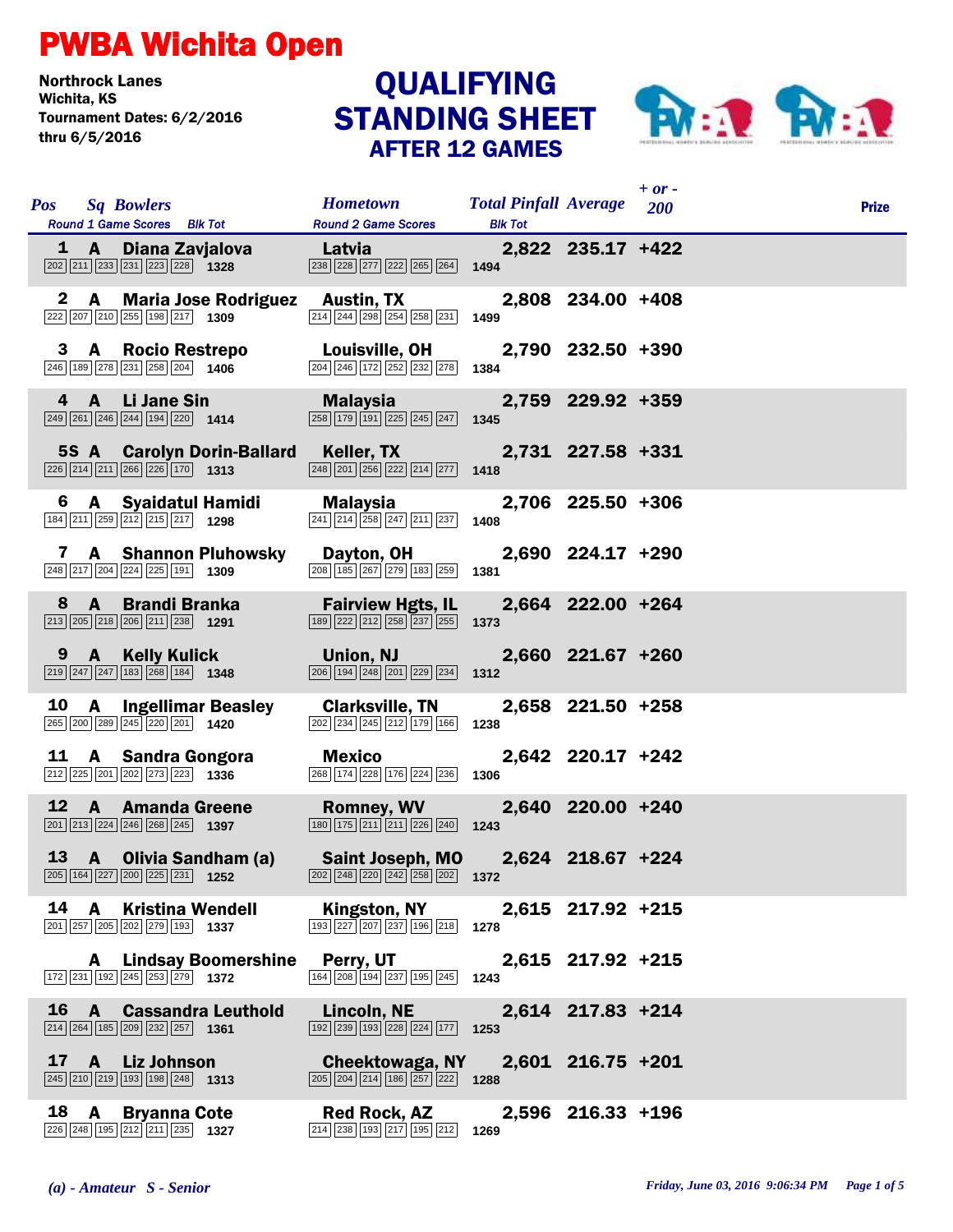| <b>Pos</b> Sq Bowlers<br>Round 1 Game Scores Blk Tot                                            |                                                                                                 | Hometown Total Pinfall Average 200<br><b>Round 2 Game Scores</b>                                                                       | <b>Blk Tot</b> |                   | $+ or -$ | <b>Prize</b> |
|-------------------------------------------------------------------------------------------------|-------------------------------------------------------------------------------------------------|----------------------------------------------------------------------------------------------------------------------------------------|----------------|-------------------|----------|--------------|
| $\boxed{211}$ $\boxed{236}$ $\boxed{208}$ $\boxed{216}$ $\boxed{193}$ $\boxed{180}$ <b>1244</b> | 19 A Leanne Hulsenberg                                                                          | Pleasant View, UT 2,595 216.25 +195<br>$\boxed{214}$ $\boxed{204}$ $\boxed{247}$ $\boxed{249}$ $\boxed{257}$ $\boxed{180}$ <b>1351</b> |                |                   |          |              |
| $\boxed{213}$ $\boxed{215}$ $\boxed{224}$ $\boxed{247}$ $\boxed{248}$ $\boxed{230}$ <b>1377</b> | 20 A Kristina Rosberg                                                                           | Ord, NE<br>$\boxed{191}$ $\boxed{180}$ $\boxed{221}$ $\boxed{181}$ $\boxed{225}$ $\boxed{217}$                                         | 1215           | 2,592 216.00 +192 |          |              |
| 21<br>$\boxed{219}$ 167 201 232 237 238 1294                                                    | <b>A</b> Danielle McEwan                                                                        | <b>Stony Point, NY</b><br>$\boxed{167}$ $\boxed{226}$ $\boxed{204}$ $\boxed{248}$ $\boxed{226}$ $\boxed{218}$                          | 1289           | 2,583 215.25 +183 |          |              |
| 22<br>$\mathbf{A}$<br>121 225 223 247 209 223 1248                                              | <b>Jennifer Higgins</b>                                                                         | Westerville, OH<br>246 204 207 206 215 237                                                                                             | 1315           | 2,563 213.58 +163 |          |              |
| A April Ellis                                                                                   | $\boxed{195}$ $\boxed{213}$ $\boxed{187}$ $\boxed{259}$ $\boxed{224}$ $\boxed{245}$ <b>1323</b> | Wichita, KS<br>182 221 195 209 223 210                                                                                                 | 1240           | 2,563 213.58 +163 |          |              |
| 24 A Siti Rahman<br>177 220 223 211 208 226 1265                                                |                                                                                                 | Malaysia<br>$\boxed{191}\ \boxed{214}\ \boxed{226}\ \boxed{196}\ \boxed{188}\ \boxed{276}$                                             | 1291           | 2,556 213.00 +156 |          |              |
| $\boxed{152}$ $\boxed{214}$ $\boxed{257}$ $\boxed{204}$ $\boxed{200}$ $\boxed{224}$ <b>1251</b> | 25S A Anne Marie Duggan                                                                         | Edmond, OK<br>$\sqrt{226}\sqrt{203}\sqrt{245}\sqrt{196}\sqrt{209}\sqrt{224}$                                                           | 1303           | 2,554 212.83 +154 |          |              |
| 26<br>A<br>206 191 187 236 224 214 1258                                                         | <b>Clara Guerrero</b>                                                                           | <b>Pflugerville, TX</b><br>202 170 203 217 242 258                                                                                     | 1292           | 2,550 212.50 +150 |          |              |
| 243 201 216 183 175 258 1276                                                                    | 27 A Gabriella Mayfield                                                                         | Lake Isabella, CA<br>214 171 195 209 224 256                                                                                           | 1269           | 2,545 212.08 +145 |          |              |
| $\boxed{202}\boxed{232}\boxed{226}\boxed{227}\boxed{227}\boxed{189}$ 1303                       | A Shannon O'Keefe                                                                               | O'Fallon, IL<br>$\boxed{217}$ $\boxed{247}$ $\boxed{204}$ $\boxed{171}$ $\boxed{198}$ $\boxed{205}$                                    | 1242           | 2,545 212.08 +145 |          |              |
| 29<br>$\boxed{223}$ 157 202 180 246 205 1213                                                    | <b>A</b> Stefanie Johnson                                                                       | <b>Grand Prairie, TX</b><br>193 290 194 194 259 198                                                                                    | 1328           | 2,541 211.75 +141 |          |              |
| A<br>183 255 215 211 236 184 1284                                                               | Lynda Barnes                                                                                    | Double Oak, TX<br>$\boxed{203}$ $\boxed{234}$ $\boxed{185}$ $\boxed{197}$ $\boxed{225}$ $\boxed{213}$                                  | 1257           | 2,541 211.75 +141 |          |              |
| 31 A Megan Kelly                                                                                | 215 200 199 177 269 240 1300                                                                    | Dayton, OH<br>189 182 266 180 227 194 1238                                                                                             |                | 2,538 211.50 +138 |          |              |
| 32 A Esther Cheah<br>$\boxed{206}$ 193 236 223 191 199 1248<br><b>Cut Line</b>                  |                                                                                                 | <b>Malaysia</b> Malaysia<br>$\boxed{224}$ $\boxed{257}$ $\boxed{184}$ $\boxed{243}$ $\boxed{201}$ $\boxed{180}$ 1289                   |                | 2,537 211.42 +137 |          |              |
| 33 A Brenda Padilla                                                                             | $\boxed{248}$ 199 198 205 202 219 1271<br><b>Cash Line</b>                                      | Mansfield, TX 2,535 211.25 +135<br>$\boxed{217}$ $\boxed{178}$ $\boxed{237}$ $\boxed{197}$ $\boxed{267}$ $\boxed{168}$                 | 1264           |                   |          | \$1,200      |
| 195 214 195 204 208 192 1208                                                                    | 34 A Emily Eckhoff (a)                                                                          | Denver, CO<br>$\boxed{213}$ $\boxed{266}$ $\boxed{228}$ $\boxed{195}$ $\boxed{223}$ $\boxed{201}$                                      | 1326           | 2,534 211.17 +134 |          |              |
| 170 180 256 165 233 241 1245                                                                    | 35 A Caycee Landers (a)                                                                         | Wichita, KS<br>221   188   257   203   195   224                                                                                       | 1288           | 2,533 211.08 +133 |          |              |
| 204 236 214 224 202 215 1295                                                                    | A Summer Jasmin                                                                                 | <b>Beckley, WV</b><br>189 186 225 233 234 171                                                                                          | 1238           | 2,533 211.08 +133 |          |              |
| 244 207 200 196 201 206 1254                                                                    | 37 A Katie Garcia (a)                                                                           | Wichita, KS<br>255 201 239 222 169 187                                                                                                 | 1273           | 2,527 210.58 +127 |          |              |
| 38<br>A<br>189 187 212 174 268 218 1248                                                         | <b>Diandra Asbaty</b>                                                                           | Chicago, IL<br>225 178 216 225 169 258                                                                                                 | 1271           | 2,519 209.92 +119 |          |              |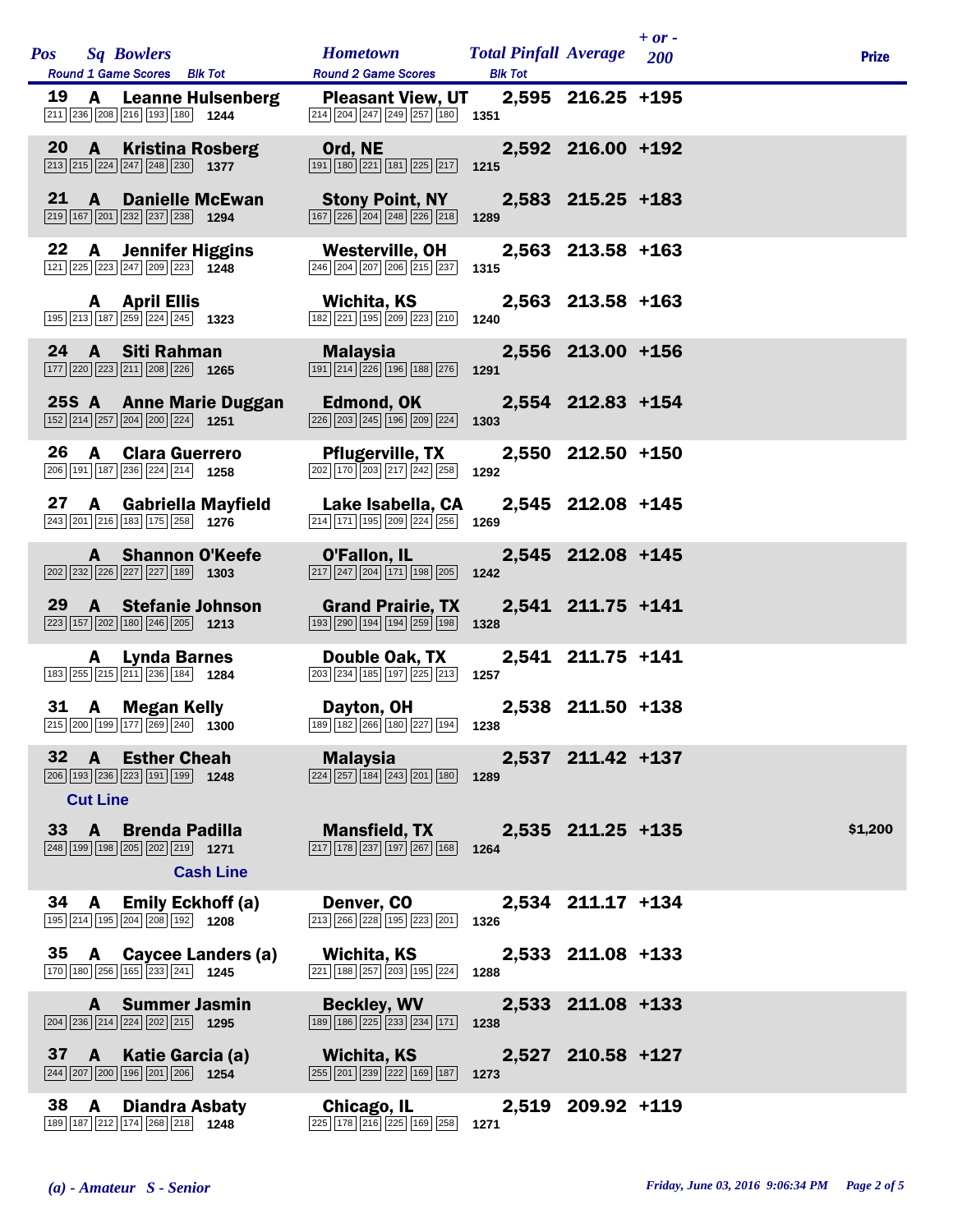|    |       | Pos Sq Bowlers<br>Round 1 Game Scores Blk Tot                                                                          |                           | <b>Hometown</b><br><b>Round 2 Game Scores</b>                                                                                                                                                                  | <b>Total Pinfall Average</b> 200<br><b>Blk Tot</b> |                   | $+$ or - | <b>Prize</b> |
|----|-------|------------------------------------------------------------------------------------------------------------------------|---------------------------|----------------------------------------------------------------------------------------------------------------------------------------------------------------------------------------------------------------|----------------------------------------------------|-------------------|----------|--------------|
| 39 |       | 206 244 213 189 188 190 1230                                                                                           | <b>A</b> Tannya Roumimper | <b>Indonesia</b><br>192 209 231 247 197 212 1288                                                                                                                                                               |                                                    | 2,518 209.83 +118 |          |              |
|    |       | 40 A Natasha Roslan<br>$\boxed{207}$ $\boxed{213}$ $\boxed{204}$ $\boxed{213}$ $\boxed{221}$ $\boxed{180}$ <b>1238</b> |                           | Malaysia and a sh<br>$\boxed{203}$ $\boxed{221}$ $\boxed{203}$ $\boxed{224}$ $\boxed{227}$ $\boxed{192}$                                                                                                       | 1270                                               | 2,508 209.00 +108 |          |              |
| 41 |       | A Suet Len Koh<br>$\boxed{214}$ 177 190 248 227 212 1268                                                               |                           | Malaysia <b>Mala</b><br>$\boxed{196}$ $\boxed{210}$ $\boxed{211}$ $\boxed{153}$ $\boxed{222}$ $\boxed{236}$                                                                                                    | 1228                                               | 2,496 208.00      | +96      |              |
| 42 | A     | <b>Karen Marcano</b><br>191 214 235 204 206 196 1246                                                                   |                           | Venezuela<br>$\boxed{204}$ $\boxed{242}$ $\boxed{232}$ $\boxed{179}$ $\boxed{195}$ $\boxed{193}$ <b>1245</b>                                                                                                   |                                                    | 2,491 207.58      | $+91$    |              |
|    |       | 178 248 214 230 197 195 1262                                                                                           | 43 A Sydney Brummett (a)  | Fort Wayne, IN<br>194 172 217 229 203 212                                                                                                                                                                      | 1227                                               | 2,489 207.42      | +89      |              |
|    |       | 227 170 192 237 222 202 1250                                                                                           |                           | 44 A Jacqueline Carbonetto Blauvelt, NY<br>$\overline{ 232   254   201   152   226   162 }$ 1227                                                                                                               |                                                    | 2,477 206.42      | $+77$    |              |
|    |       | 45 A Liz Kuhlkin<br>245 153 150 278 213 184 1223                                                                       |                           | <b>Schenectady, NY</b><br>228 203 194 226 198 204 1253                                                                                                                                                         | 2,476 206.33                                       |                   | $+76$    |              |
| 46 | A     | Felicia Wong<br>$\boxed{225}\boxed{211}\boxed{172}\boxed{230}\boxed{168}\boxed{211}$ 1217                              |                           | Canada<br>$\boxed{207}$ $\boxed{258}$ $\boxed{213}$ $\boxed{186}$ $\boxed{192}$ $\boxed{191}$ <b>1247</b>                                                                                                      |                                                    | 2,464 205.33      | $+64$    |              |
|    |       | 47 A Syazwani Sahar<br>182 158 184 185 255 212 1176                                                                    |                           | Malaysia<br>$\boxed{185}$ $\boxed{200}$ $\boxed{218}$ $\boxed{224}$ $\boxed{257}$ $\boxed{203}$ <b>1287</b>                                                                                                    |                                                    | 2,463 205.25      | $+63$    |              |
| 48 |       | <b>A</b> Sabrena Divis<br>$\boxed{212}$ 199 $\boxed{225}$ $\boxed{213}$ $\boxed{228}$ 169 1246                         |                           | <b>Gillette, WY Sillette</b><br>$\boxed{192}$ $\boxed{218}$ $\boxed{180}$ $\boxed{226}$ $\boxed{201}$ $\boxed{189}$ <b>1206</b>                                                                                |                                                    | 2,452 204.33      | $+52$    |              |
|    |       | $\boxed{245}$ 195 219 226 191 198 1274                                                                                 | 49 A Ashlyn Herzberg (a)  | Wichita, KS 2,451 204.25<br>$\boxed{205}$ 191 $\boxed{214}$ 161 $\boxed{246}$ 160 1177                                                                                                                         |                                                    |                   | $+51$    |              |
| 50 |       | <b>A</b> Ashly Galante<br>201 212 246 247 203 178 1287                                                                 |                           | Palm Harbor, FL<br>178 185 204 186 191 215 1159                                                                                                                                                                |                                                    | 2,446 203.83      | $+46$    |              |
|    |       | 51 A Holly Harris                                                                                                      |                           | Wichita, KS<br>$\boxed{203}$ $\boxed{171}$ $\boxed{192}$ $\boxed{258}$ $\boxed{214}$ $\boxed{194}$ <b>1232</b> $\boxed{217}$ $\boxed{202}$ $\boxed{214}$ $\boxed{218}$ $\boxed{155}$ $\boxed{207}$ <b>1213</b> |                                                    | 2,445 203.75      | $+45$    |              |
|    |       | $\boxed{218}\boxed{212}\boxed{247}\boxed{189}\boxed{169}\boxed{203}$ 1238                                              | 52 A Samantha Schaden     | <b>Baltimore, MD</b><br>$\boxed{192}$ $\boxed{191}$ $\boxed{197}$ $\boxed{204}$ $\boxed{198}$ $\boxed{216}$ 1198                                                                                               |                                                    | 2,436 203.00      | $+36$    |              |
|    |       | 53 A Missy Parkin<br>193 212 189 198 194 227 1213                                                                      |                           | Laguna Hills, CA<br>$\boxed{210}$ $\boxed{163}$ $\boxed{192}$ $\boxed{206}$ $\boxed{258}$ $\boxed{181}$ <b>1210</b>                                                                                            |                                                    | 2,423 201.92      | $+23$    |              |
|    |       | 54 A Tnia Falbo<br>221 151 184 214 196 238 1204                                                                        |                           | Greensburg, PA<br>$\boxed{177}$ 266 210 179 223 163 1218                                                                                                                                                       |                                                    | 2,422 201.83      | $+22$    |              |
|    | 55 A  | 173 173 220 182 200 265 1213                                                                                           | Jessica Lesagonicz        | Atlanta, GA<br>166 214 220 189 257 160                                                                                                                                                                         | 1206                                               | 2,419 201.58      | $+19$    |              |
|    |       | A Linda Walbaum<br>$\boxed{175}$ $\boxed{202}$ $\boxed{208}$ $\boxed{219}$ $\boxed{221}$ $\boxed{212}$ <b>1237</b>     |                           | <b>Brighton, CO</b><br>194 220 186 222 156 204                                                                                                                                                                 | 1182                                               | 2,419 201.58      | $+19$    |              |
|    |       | 57 A Brittany Smith (a)<br>218 184 171 196 247 219 1235                                                                |                           | <b>Des Moines, IA</b><br>180 200 166 196 236 205                                                                                                                                                               | 1183                                               | 2,418 201.50      | $+18$    |              |
|    | 58S A | <b>Debbie Ayers</b><br>153 180 211 240 203 194 1181                                                                    |                           | La Mesa, CA<br>197 239 257 197 160 185 1235                                                                                                                                                                    |                                                    | 2,416 201.33      | $+16$    |              |
|    | 59 A  | <b>Erin McCarthy</b><br>147 177 231 192 201 202 1150                                                                   |                           | Omaha, NE<br>166 166 243 203 270 214 1262                                                                                                                                                                      |                                                    | 2,412 201.00      | $+12$    |              |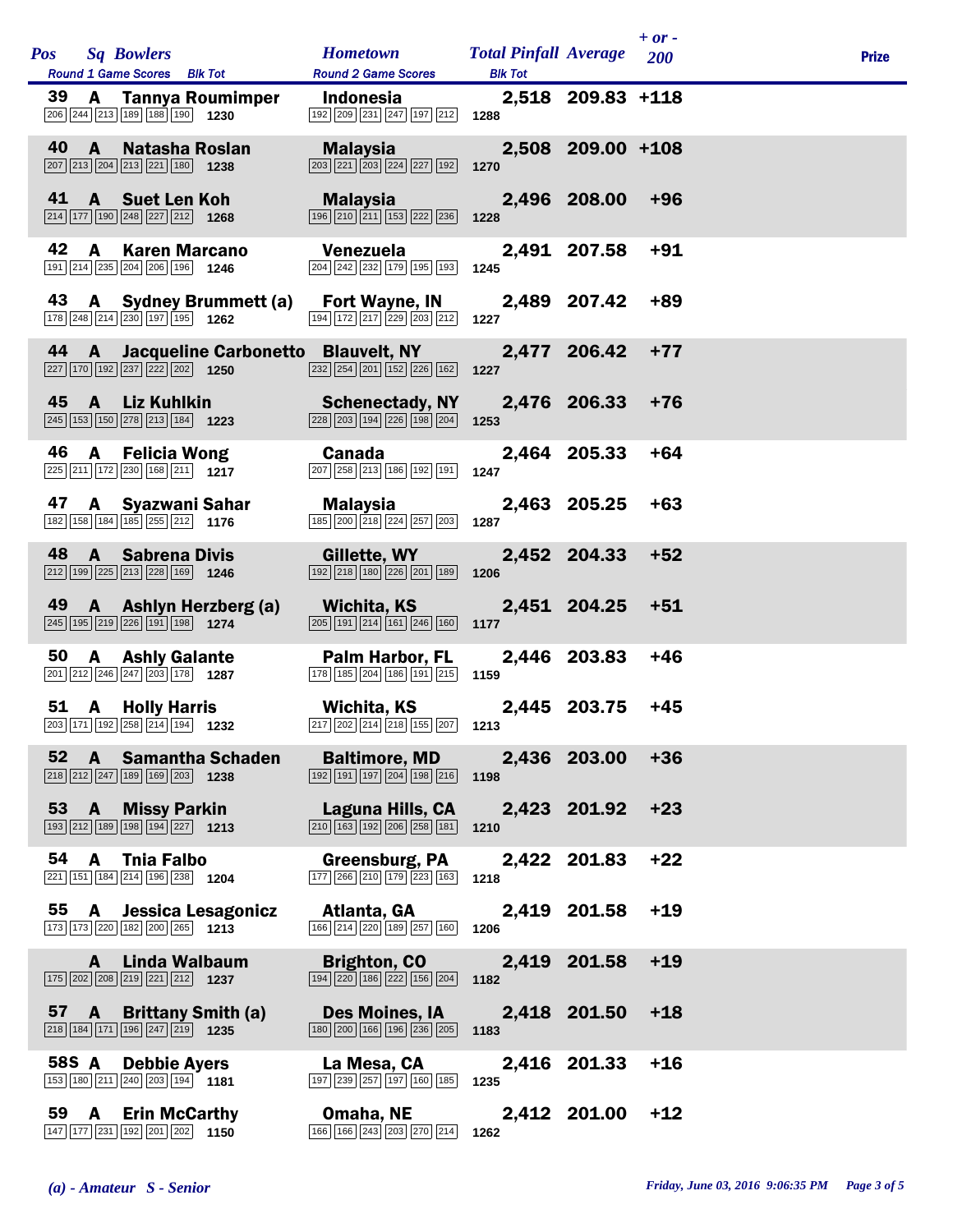|    |      |              | Pos Sq Bowlers<br>Round 1 Game Scores Blk Tot                                                                            | <b>Hometown</b><br><b>Round 2 Game Scores</b>                                                                                                                                                                                          | <b>Total Pinfall Average</b><br><b>Blk Tot</b> |                   | $+ or -$<br>200 | <b>Prize</b> |
|----|------|--------------|--------------------------------------------------------------------------------------------------------------------------|----------------------------------------------------------------------------------------------------------------------------------------------------------------------------------------------------------------------------------------|------------------------------------------------|-------------------|-----------------|--------------|
| 60 |      | $\mathbf{A}$ | Nachimi Itakura<br>202 183 191 229 223 236 1264                                                                          | <b>Japan</b> Participation of the Second Second Second Second Second Second Second Second Second Second Second Second<br>$\boxed{184}$ $\boxed{222}$ $\boxed{225}$ $\boxed{181}$ $\boxed{195}$ $\boxed{136}$ <b>1143</b>               |                                                | 2,407 200.58      | $+7$            |              |
| 61 |      |              | <b>A</b> Ashley Rucker<br>$\boxed{259}$ 166 198 189 213 167 1192                                                         | Bartlesville, OK 2,405 200.42<br>$\boxed{210}$ $\boxed{224}$ $\boxed{167}$ $\boxed{183}$ $\boxed{204}$ $\boxed{225}$                                                                                                                   | 1213                                           |                   | $+5$            |              |
| 62 |      |              | A Tatiana Munoz (a)<br>237 159 202 225 215 195 1233                                                                      | Wichita, KS<br>180 167 229 190 212 190 1168                                                                                                                                                                                            |                                                | 2,401 200.08      | $+1$            |              |
|    |      |              | 63 A Mariana Ayala<br>168 213 201 212 212 203 1209                                                                       | Euless, TX<br>186 243 205 165 183 203 185                                                                                                                                                                                              |                                                | 2,394 199.50      | -6              |              |
|    | 64 A |              | <b>Kaidee Sutphin</b><br>$\boxed{136}$ $\boxed{163}$ $\boxed{194}$ $\boxed{217}$ $\boxed{217}$ $\boxed{204}$ <b>1131</b> | <b>Mount Dora, FL</b><br>$\boxed{188}\boxed{226}\boxed{214}\boxed{202}\boxed{181}\boxed{247}$                                                                                                                                          | 1258                                           | 2,389 199.08      | $-11$           |              |
| 65 |      |              | A Allie Ijams<br>$\boxed{220}$ 197 181 164 216 194 1172                                                                  | <b>Wichita, KS</b><br>$\boxed{205}$ $\boxed{158}$ $\boxed{247}$ $\boxed{164}$ $\boxed{214}$ $\boxed{228}$                                                                                                                              | 1216                                           | 2,388 199.00 -12  |                 |              |
|    |      |              | 66 A Ayami Kondo<br>$\overline{247}$ 184 204 212 204 214 1265                                                            | Japan<br>148 155 178 238 178 223                                                                                                                                                                                                       | 1120                                           | 2,385 198.75      | $-15$           |              |
| 67 |      |              | 186 198 171 204 190 227 1176                                                                                             | A Anggie Ramirez-Perea Austin, TX<br>$\boxed{205}$ $\boxed{237}$ $\boxed{176}$ $\boxed{226}$ $\boxed{173}$ $\boxed{191}$ <b>1208</b>                                                                                                   |                                                | 2,384 198.67 -16  |                 |              |
|    | 68 A |              | $\boxed{215}$ 159 169 205 190 160 1098                                                                                   | Hollyann Johansen (a) Wichita, KS<br>$\boxed{192}$ $\boxed{235}$ $\boxed{189}$ $\boxed{212}$ $\boxed{201}$ $\boxed{235}$ <b>1264</b>                                                                                                   |                                                | 2,362 196.83      | $-38$           |              |
| 69 |      |              | <b>A</b> Jamie Martin<br>$\boxed{212}$ 188 174 183 267 199 1223                                                          | Omaha, NE 2,361 196.75 -39<br>$\boxed{201}$ $\boxed{200}$ $\boxed{180}$ $\boxed{204}$ $\boxed{191}$ $\boxed{162}$                                                                                                                      | 1138                                           |                   |                 |              |
| 70 |      |              | <b>A</b> Kerry Smith<br>190 193 225 193 223 198 1222                                                                     | <b>New Holland, PA</b><br>183 170 167 215 214 186                                                                                                                                                                                      | 1135                                           | 2,357 196.42      | $-43$           |              |
|    |      |              | 71 A Brandy Sanderson<br>$\boxed{161}$ $\boxed{230}$ $\boxed{215}$ $\boxed{212}$ $\boxed{194}$ $\boxed{196}$ 1208        | <b>Bossier City, LA</b><br>$\boxed{177}$ $\boxed{222}$ $\boxed{186}$ $\boxed{177}$ $\boxed{174}$ $\boxed{211}$ <b>1147</b>                                                                                                             |                                                | 2,355 196.25 -45  |                 |              |
|    |      |              | 72 A Anita Arnett (a)                                                                                                    | Richmond, TX 2,350 195.83 -50<br>$\boxed{178}$ $\boxed{206}$ $\boxed{197}$ $\boxed{245}$ $\boxed{201}$ $\boxed{193}$ $\boxed{1220}$ $\boxed{160}$ $\boxed{160}$ $\boxed{219}$ $\boxed{183}$ $\boxed{223}$ $\boxed{176}$ $\boxed{1130}$ |                                                |                   |                 |              |
|    |      |              | 73 A Ashley Purkey<br>$\boxed{209}$ 195 158 211 201 180 1154                                                             | Godfrey, IL 2,349 195.75 -51<br>$\boxed{155}\boxed{222}\boxed{197}\boxed{195}\boxed{237}\boxed{189}$ 1195                                                                                                                              |                                                |                   |                 |              |
|    |      |              | 74 A Stephanie Martins<br>207 233 166 191 178 244 1219                                                                   | <b>Brazil Brazil</b><br>178 196 168 194 226 156 1118                                                                                                                                                                                   |                                                | 2,337 194.75 -63  |                 |              |
|    |      |              | 75 A Jodi Woessner<br>204 168 193 206 170 215 1156                                                                       | Oregon, OH 2,328 194.00 -72<br>$\boxed{157}$ $\boxed{199}$ $\boxed{195}$ $\boxed{215}$ $\boxed{217}$ $\boxed{189}$ <b>1172</b>                                                                                                         |                                                |                   |                 |              |
|    | 76 A |              | $\boxed{212}$ 181 198 227 179 236 1233                                                                                   | Nora Lyana Norkamal Malaysia<br>$\boxed{145}$ $\boxed{159}$ $\boxed{174}$ $\boxed{227}$ $\boxed{206}$ $\boxed{181}$ <b>1092</b>                                                                                                        |                                                | 2,325 193.75 -75  |                 |              |
|    |      |              | 77 A Samantha Kelly<br>$\boxed{172}$ $\boxed{129}$ $\boxed{186}$ $\boxed{189}$ $\boxed{170}$ $\boxed{219}$ <b>1065</b>   | Waukesha, WI 2,309 192.42 -91<br>$\boxed{191}$ $\boxed{228}$ $\boxed{203}$ $\boxed{206}$ $\boxed{194}$ $\boxed{222}$ <b>1244</b>                                                                                                       |                                                |                   |                 |              |
|    |      |              | 78 A Sarah Muench (a)<br>214 170 199 232 187 165 1167                                                                    | Altoona, IA<br>149 169 211 199 184 226                                                                                                                                                                                                 | 2,305 192.08 -95<br>1138                       |                   |                 |              |
|    |      |              | 79 A Mochizuki Rie<br>160 195 185 226 211 226 1203                                                                       | Japan<br>$\boxed{165}$ $\boxed{190}$ $\boxed{168}$ $\boxed{202}$ $\boxed{218}$ $\boxed{158}$ 1101                                                                                                                                      |                                                | 2,304 192.00 -96  |                 |              |
| 80 |      | $\mathbf{A}$ | <b>Kimi Davidson</b><br>173 166 193 185 197 206 1120                                                                     | <b>Irving, TX</b><br>$\overline{159}$ 186 231 209 192 203 1180                                                                                                                                                                         |                                                | 2,300 191.67 -100 |                 |              |